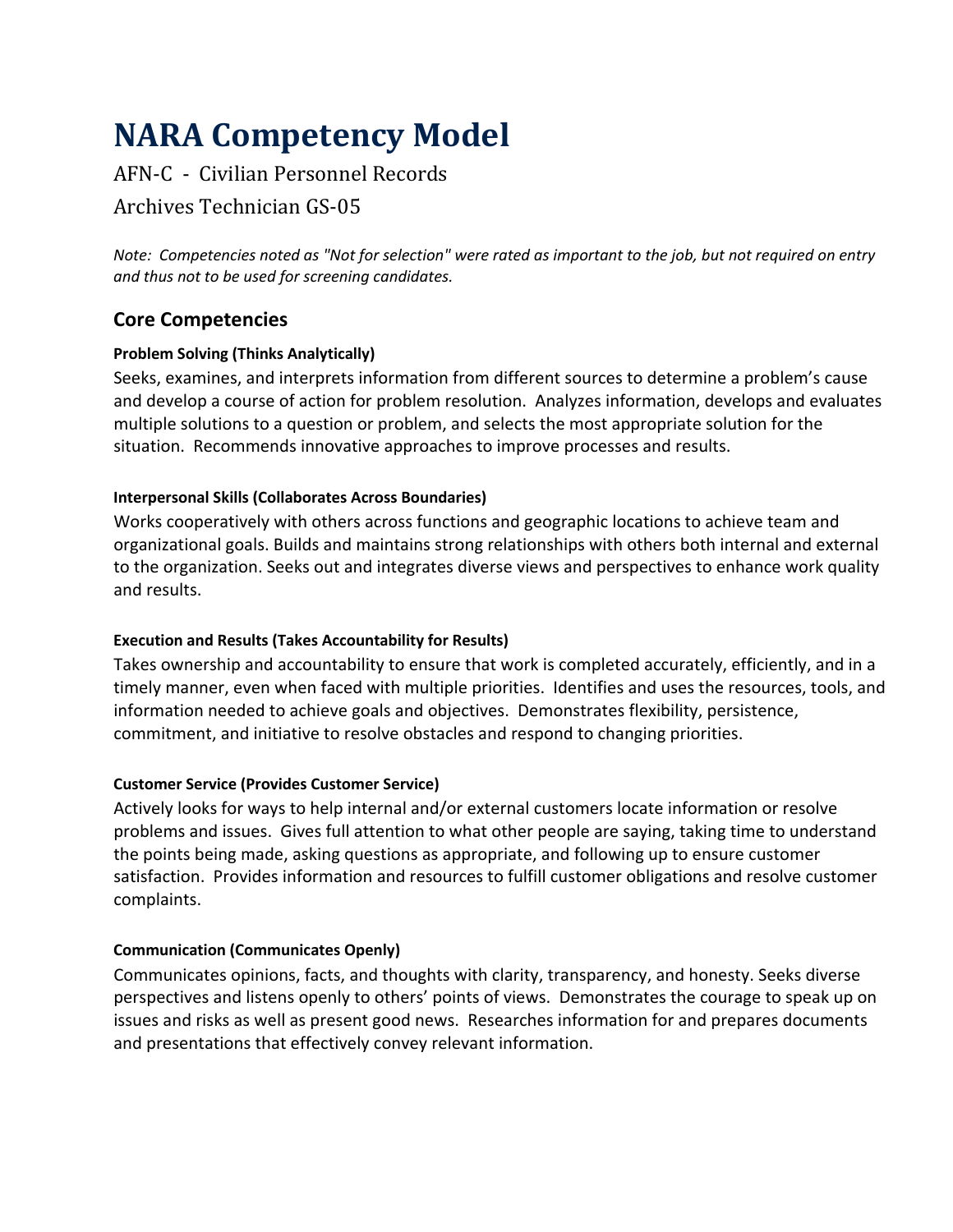#### **Organizational Awareness (Demonstrates Organizational Awareness) (Not for selection)**

Demonstrates behaviors and actions that are aligned with the agency's mission and function, applying programs, policies, procedures, rules, and regulations to work activities. Places a high priority and focus on supporting NARA's mission and achieving agency goals. Considers the potential impact of external factors (for example, changes in legislation) on the needs and objectives of one's department and the agency as a whole.

# **General Competencies**

#### **Influences/Negotiates with Others**

Promotes ideas and proposals persuasively. Shapes others' opinions, convinces or persuades others, and gains support through own actions/examples or persuasion in an ethical manner. Achieves mutually satisfying agreements in negotiations with others by listening to different objectives, effectively communicating own objectives, and seeking common ground and collaborative situations.

# **Embraces Continual Learning (Not for selection)**

Seeks opportunities to expand knowledge and skills through formal and informal education, training, and feedback. Identifies and leverages own strengths and developmental needs and strives to improve own skills. Acquires new knowledge related to business, professional, and technological changes and developments. Demonstrates and supports continual learning, and shares knowledge and expertise with others.

#### **Utilizes Computer Technology**

Utilizes computer technology and software applications (e.g., word processing, spreadsheets, databases, web-based tools) to perform work activities. Applies technologies and/or tools to improve work, productivity, or customer service.

# **Technical Competencies**

# **Applies Knowledge of Information Security (Not for selection)**

Demonstrates, maintains, and communicates knowledge of related Federal and agency regulations, National Security directives and requirements, NARA policies and precedents, and applicable public policy. Establishes and maintains physical and intellectual control of records.

# **Applies Knowledge of [Subject Area(s)/Disciplines]**

Demonstrates expertise in records and related materials pertinent to **[Subject Area(s)/Discipline(s)]**. Maintains currency in the history, organization, operations, and trends relevant to **[Subject**] Area(s)/Discipline(s)] as well as the applicable Federal laws, authorities, and regulations. Maintains currency in the interrelationship of these subjects with *[other key subject area(s)]*. Provides technical consultation on **[Subject Area(s)/Discipline(s)]** to meet the needs of NARA, other Federal agencies, researchers, or others.